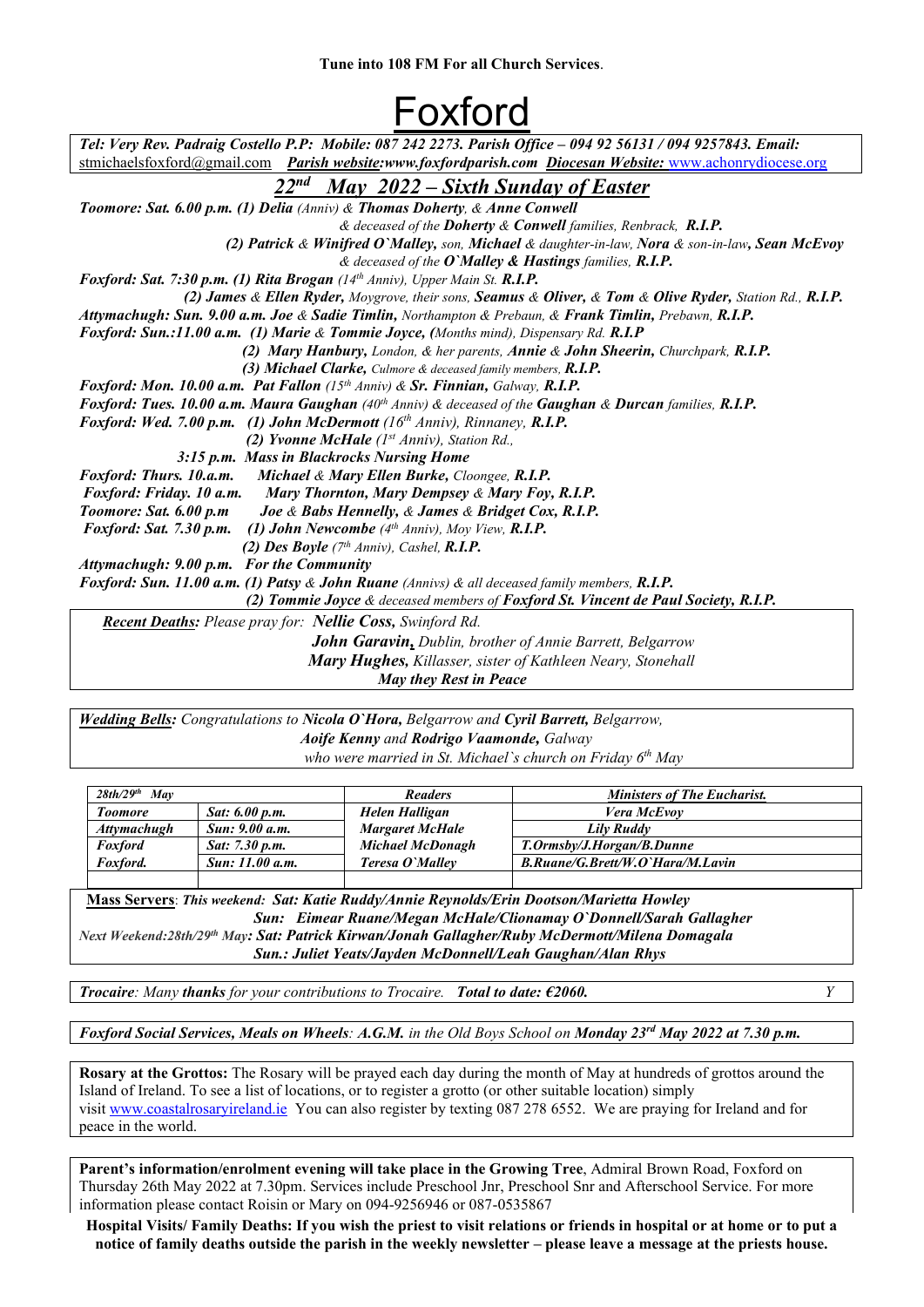## St. Vincent de Paul Helpline: 083 8887777.

Foxford Meals on Wheels Service: Volunteer drivers urgently required to deliver meals two days per month. Each run takes approximately one hour. We would like to acknowledge and thank very sincerely our loyal drivers who have been keeping the service going for years, and especially during the last two years of this Covid pandemic. Without these drivers our service could not continue. We can provide meals from Monday to Saturday at a cost of €5 per meal. To avail of this service please contact Geraldine on mobile 087 9040463 or on her landline 094 9256614

Moy Davitts 50/50 Draw: Congratulations to Donna Warde, Bohola, on winning €431 in the Moy Davitts 50/50 draw recently. A huge thank you to everyone who supported last week's draw, it is greatly appreciated. Tickets are available in the usual retail outlets and by clicking https://smartlotto.ie/Bohola-moy-davitts

Would you like to become a GAA referee? Bohola Moy Davitts GAA club is currently seeking expressions of interest from interested individuals to address the future refereeing needs within Mayo GAA.We are looking for Past Players, Current Players, Coaches, Parents and Supporters to represent the club as a referee within the county in the coming years. Training will be provided and you will be given the opportunity to perfect your skills by officiating underage matches before working your way up through the age grades. For further information or to put your name forward, please contact Bernie at [secretary.moydavitts.mayo@gaa.ie](mailto:secretary.moydavitts.mayo@gaa.ie)

Anam Cara Mayo, the organisation that supports bereaved parents, is holding a Parent Evening on Tuesday 24th May at 7:15pm in the T. F Royal Hotel , Castlebar, Co. Mayo. This event is free and open to all bereaved parents regardless of the age your child died, the circumstances of their death, or whether their death was recent or not. We now also offer an online support service too. Please contact us on  $\frac{info(Q)$ anamcara.ie or 085 2888 888 for any queries.

Foxford Alzheimer's community trust: We are currently looking for staff to work in our new day service /social club here in Foxford. We have 2 positions to fill. The first being a **social activities coordinator**. The other being a bus driver/site care taker. We can only accept those who are in current receipt of social welfare payments, I reiterate, must be currently on the live register. Contact us on 0949256662 or email us your name contact details and a copy of your cv at factmanager101@gmail.com. No experience needed; training will be provided. Also, all new members welcome gives us a call to book your place.

Horticulture Course, QQI Level 3: Mayo North East is organising a free Horticulture QQI Level 3 course in The Davitt Museum, Straide on the 9<sup>th</sup>, 16<sup>th</sup>, 23<sup>rd</sup>, 30<sup>th</sup> of May and June 13<sup>th</sup> from 9.30am to 4.00pm. SICAP criteria applies and is available to unemployed people or people in part-time employment. Numbers are limited and must be pre-booked. For more information or to register for the course please contact: Dolores McNicholas or 0877704251 or email: [dmcnicholas@mayonortheast.com](mailto:dmcnicholas@mayonortheast.com)

Please note: All cheques for Offertory and other parish collections should be made payable to: St. Michael`s church

Childminder needed in the Foxford area to mind one child from end of August. Contact Marina on 0872609107 for more details.

Grow Meetings: A self help group helping people suffering from stress, anxiety, depression, panic attacks, loneliness etc meet every Tuesday night at 8 pm in Ballina Community Centre.

Affordable Live-in Homecare provides live-in carers for the elderly in your area. If you are looking for a live-in carer for your relative, please call Eileen or Tom today on 087 991 6791 or 087 744 0729. Our website is [www.alhomecare.ie](http://www.alhomecare.ie/)

Mayo Cancer Support offers a range of emotional support to people with cancer and their families. Call 094 9038407 for information.

Open Day at the Pirates Adventure Park at Westport House in aid of Western Care Association on Saturday 28th of May from 12 noon to 6 p.m. Each person is asked to donate  $65.00$  so please bring cash with you as the Volunteers will be collecting at all the entrances. Unlimited use all day to many of the attractions. A great family day out while also supporting Western Care Association your Mayo Charity.

Second Parish Phone Number: In August 2020 we installed Broadband in the Parish Centre in order to livestream Mass from St. Michael's church on churchtv.ie/foxford. Recently we added a phone number to the Parish Centre. The number is 094 9257843.

Would you be willing to provide companionship to an older person locally? ALONE are seeking volunteers in your area. Full training and support provided. If interested please contact Karen on [karen.byrne@alone.ie](mailto:karen.byrne@alone.ie) or on 086 0576401

If you are a newcomer to the parish/community and would like a box of offertory envelopes – please tell the priest.